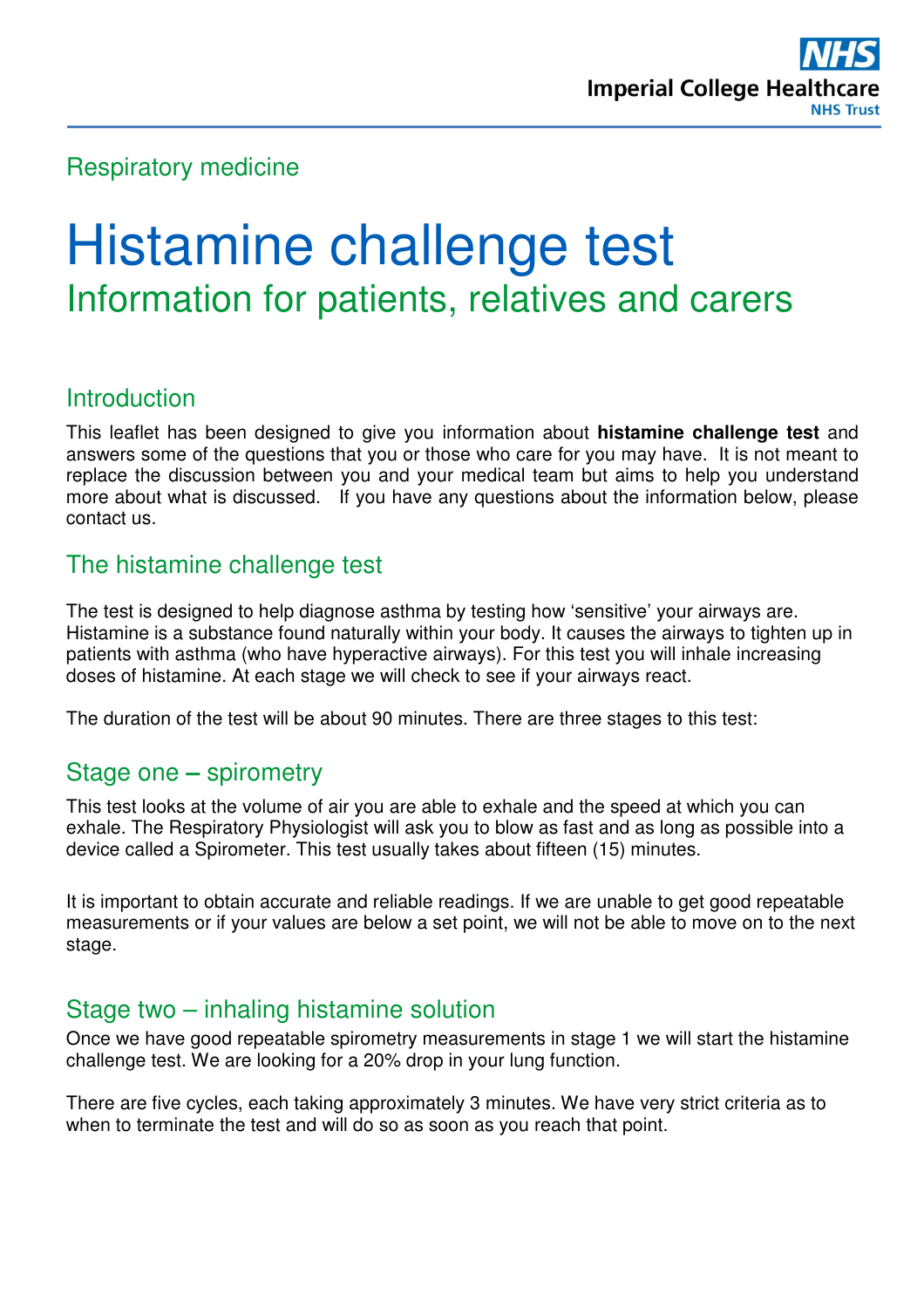This stage will involve you inhaling histamine solution via a nebuliser for 2 minutes. You will then wait for 30 seconds before performing spirometry. We will repeat spirometry again after 90 seconds and 3 minutes respectively. We will then proceed to a slightly higher dose of histamine.

The stage is completed once we have observed a 20% reduction in your lung function or all the histamine concentrations have been inhaled.

### Stage three - recovery

The Physiologist will give you Salbutamol via a nebuliser. They will then ask you to wait for 20 minutes before repeating spirometry. This is to ensure that your breathing is back to normal before you leave the hospital.

## Preparation for the test

#### **Please check your appointment letter to ensure you know which hospital to attend.**

To get the best possible results please do not:

- smoking for at least six hours prior to the test
- consume caffeinated drinks (chocolate, tea, coffee, cola etc.) at least four hours prior to the test
- take alcohol for at least four hours prior to the test
- do heavy exercise on the day of the test
- wear loose and comfortable clothing on the day of the test

We ask that prior to the test **you must not use your inhalers and/or medications** for the time period below:

| <b>Medication (Trade name)</b>                                                                                    | Stop from (before appointment) |
|-------------------------------------------------------------------------------------------------------------------|--------------------------------|
| Atrovent                                                                                                          | 6 hours                        |
| Bricanyl, Salamol Easibreathe, Salbutamol Easihaler,<br>Ventolin                                                  | 8 hours                        |
| Alvesco, Clenil, Duoresp Spiromax, Flutiform, Fostair,<br>Pulmicort, Sereflo, Seretide, Sirdupla, Symbicort, Qvar | 12 hours                       |
| Braltus, Incruse ellipta, Relvar ellipta, Spiriva Respimat,<br>Spiriva Handihaler                                 | 24 hours                       |
| Aminophylline, Phyllocontin, Uniphyllin                                                                           | 24 hours                       |
| Antihistamine tablet (e.g. Cetirizine, Fexofenadine)                                                              | 72 hours                       |
| Montelukast                                                                                                       | 4 days                         |

#### **If you are unsure about your medications, please contact the lung function laboratory for further advice**.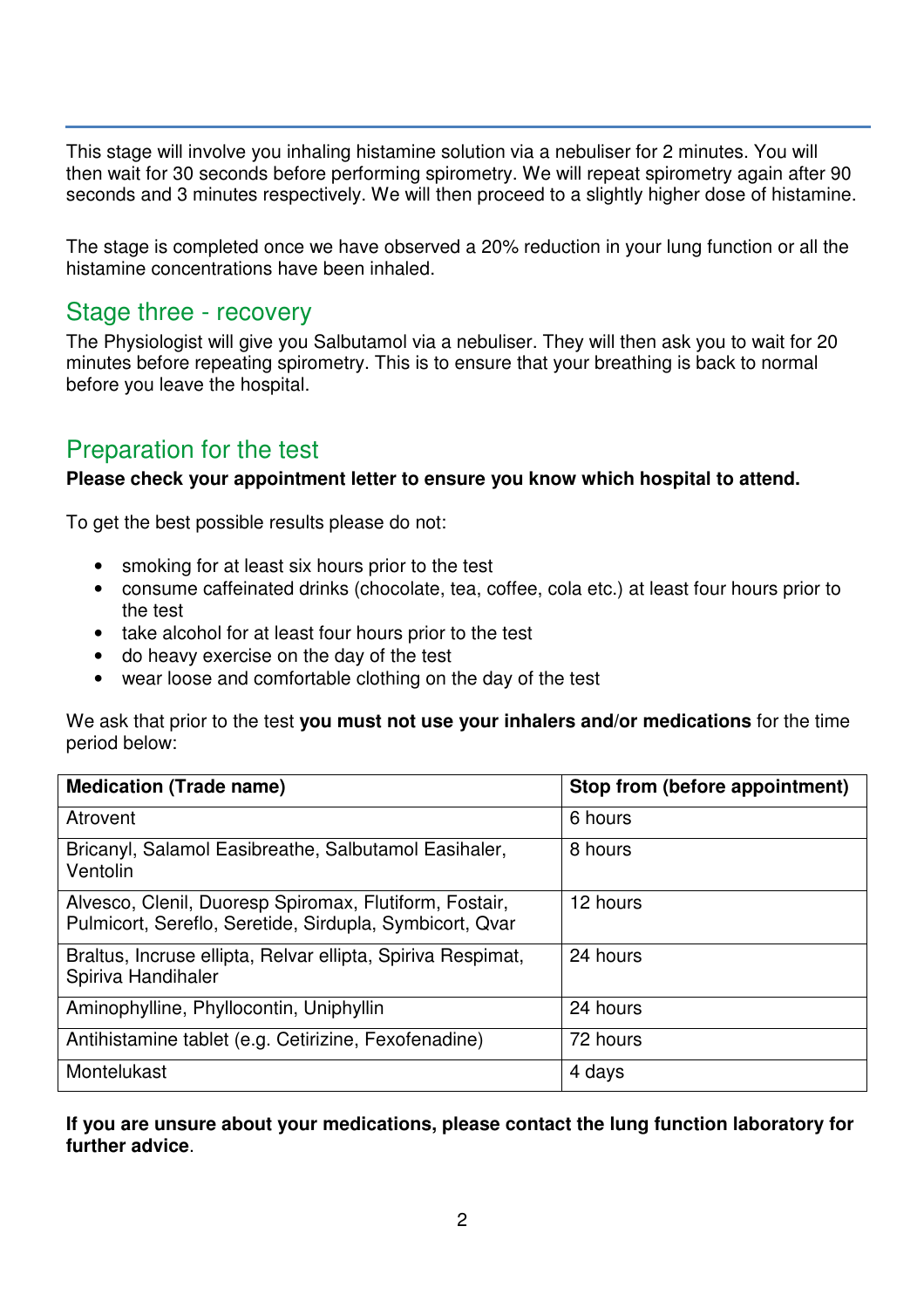# Additional information

These tests are very safe and there are rarely any issues after testing. As with all medication there is a risk of side effects (very rarely). These include: Feeling sick, stomach pains, dizziness, tiredness, itchy eyes, runny nose, sore or irritated throat, chest tightness, breathlessness and cough / wheeze. Such side effects usually last for a few hours only with no long-lasting impact on your breathing.

# Useful contacts

#### **Lung Function Laboratory:**

| St Mary's Hospital            | 020 3312 6022 |
|-------------------------------|---------------|
| <b>Charing Cross Hospital</b> | 020 3311 7180 |
| Hammersmith Hospital          | 020 3313 2352 |

Monday to Friday, 09:00 to 17:00

#### **If you smoke, have you considered quitting?**

**Smokefree** – support and advice for those looking to stop smoking: www.nhs.uk/smokefree